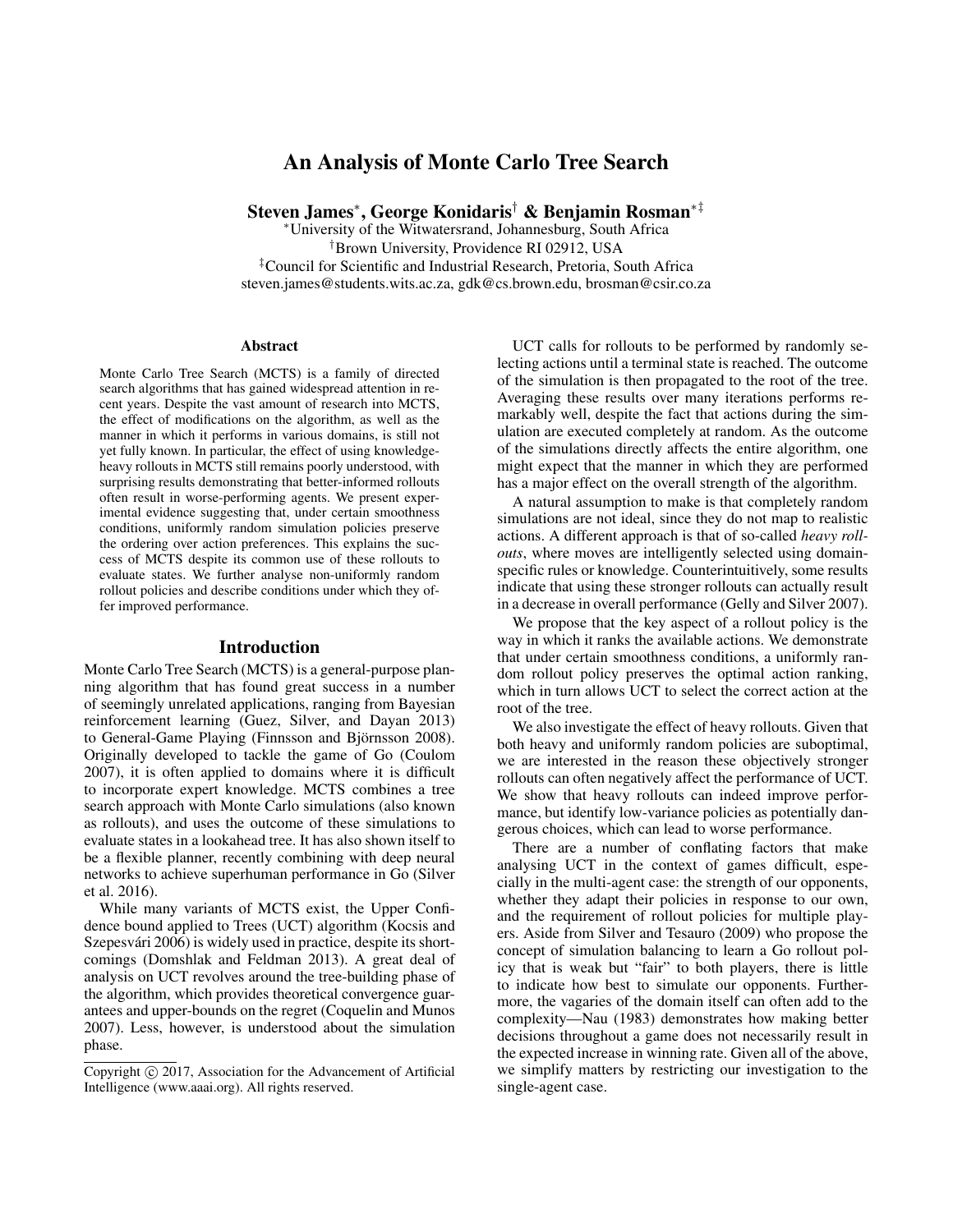## Background

In this paper we consider only environments that can be modelled by a finite Markov Decision Process (MDP). An MDP is defined by the tuple  $\langle S, A, T, R, \gamma \rangle$  over states S, actions A, transition function  $T : \mathcal{S} \times \mathcal{A} \times \mathcal{S} \rightarrow [0, 1]$ , reward function  $R : \mathcal{S} \times \mathcal{A} \times \mathcal{S} \rightarrow \mathbb{R}$ , and discount factor  $\gamma \in (0, 1)$  (Sutton and Barto 1998).

Our aim is to learn a *policy*  $\pi : S \times A \rightarrow [0, 1]$ that specifies the probability of executing an action in a given state so as to maximise our expected return. Suppose that after time step  $t$  we observe the sequence of rewards  $r_{t+1}, r_{t+2}, r_{t+3}, \ldots$  Our expected return  $\mathbb{E}[R_t]$  is then simply the discounted sum of rewards, where  $R_t = \sum_{k=1}^{\infty} a_k i$  $\sum_{i=0}^{\infty} \gamma^i \dot{r}_{t+i+1}.$ 

For a given policy  $\pi$ , we can calculate the value of any state s as the expected reward gained by following  $\pi$ :

$$
V^{\pi}(s) = \mathbb{E}_{\pi}[R_t | s_t = s].
$$

A policy  $\pi^*$  is said to be optimal if it achieves the maximum possible value in all states. That is,  $\forall s \in \mathcal{S}$ ,

$$
V^{\pi^*}(s) = V^*(s) = \max_{\pi} V^{\pi}(s).
$$

One final related concept is that of the Q-value function which assigns a value to an action in a given state under policy  $\pi$ :

$$
Q^{\pi}(s, a) = \mathbb{E}_{\pi}[R_t | s_t = s, a_t = a].
$$

Similarly, the optimal Q-value function is given by

$$
Q^{\pi^*}(s, a) = Q^*(s, a) = \max_{\pi} Q^{\pi}(s, a).
$$

# Monte Carlo Tree Search

MCTS iteratively builds a search tree by executing four phases (Figure 1). Each node in the tree represents a single state, while the tree's edges correspond to actions. In the selection phase, a child-selection policy is recursively applied until a leaf node<sup>1</sup> is reached.



Figure 1: Phases of the Monte Carlo tree search algorithm. A search tree, rooted at the current state, is grown through repeated application of the above four phases.

UCT uses a policy known as UCB1, a solution to the multi-armed bandit problem (Auer, Cesa-Bianchi, and Fischer 2002). At each state s, we store the visitation count  $n_s$ 

and average return  $\overline{X}_s$ . For a given node s, the policy then selects child  $i$  that maximises the upper confidence bound

$$
\overline{X}_i + C_p \sqrt{\frac{2\ln(n_s)}{n_i}},
$$

where  $C_p$  is an exploration parameter.

Once a leaf node is reached, the expansion phase adds a new node to the tree. A simulation is then run from this node according to the rollout policy, with the outcome being backpropagated up through the tree, updating the nodes' average scores and visitation counts.

This cycle of selection, expansion, simulation and backpropagation is repeated until some halting criteria is met, at which point the best action is selected. There are numerous strategies for the final action selection, such as choosing the action that leads to the most visited state (*robust child*), or the one that leads to the highest valued state (*max child*). We adopt the *robust child* strategy throughout this paper, noting that previous results have shown little difference between the two (Chaslot et al. 2008).

#### Smoothness

There is some evidence to suggest that the key property of a domain is the smoothness of its underlying value function. The phenomenon of game tree pathology (Nau 1982), as well as work by Ramanujan, Sabharwal, and Selman (2011), advance the notion of *trap states*, which occur when the value of two sibling nodes differs greatly—the latter argue that UCT is unsuited to domains possessing many such states. Furthermore, in the context of  $X$ -armed bandits (where  $X$  is some measurable space), UCT can be seen as a specific instance of the Hierarchical Optimistic Optimisation algorithm, which attempts to find the global maximum of the expected payoff function using MCTS. Its selection policy is similar to UCB1, but contains an additional term that depends on the smoothness of the function. For an infinitely smooth function, this term goes to 0 and the algorithm becomes UCT (Bubeck et al. 2011).

In defining what is meant by smoothness, one notion that can be employed is that of Lipschitz continuity, which limits the rate of change of a function. Formally, a value function V is M-Lipschitz continuous if  $\forall s, t \in \mathcal{S}$ ,

$$
|V(s) - V(t)| \leq Md(s, t),
$$

where  $M > 0$  is a constant,  $d(s, t) = ||k(s) - k(t)||$  and k is a mapping from state-space to some normed vector space (Pazis and Parr 2011).

#### UCT in Smooth Domains

We tackle the analysis of UCT by first considering only the role of the simulation policy in evaluating states (ignoring the selection and iterative tree-building phase of UCT), and then discussing the full algorithm.

The simulation policy of UCT replaces the classical evaluation function of algorithms such as minimax, which assigns a value to each state. The ultimate purpose of evaluating states is not to calculate their values as accurately as

 $<sup>1</sup>A$  leaf node is not to be confused with a terminal state: the for-</sup> mer represents a state at the agent's current search horizon, while the latter is any state that does not admit further action by the agent.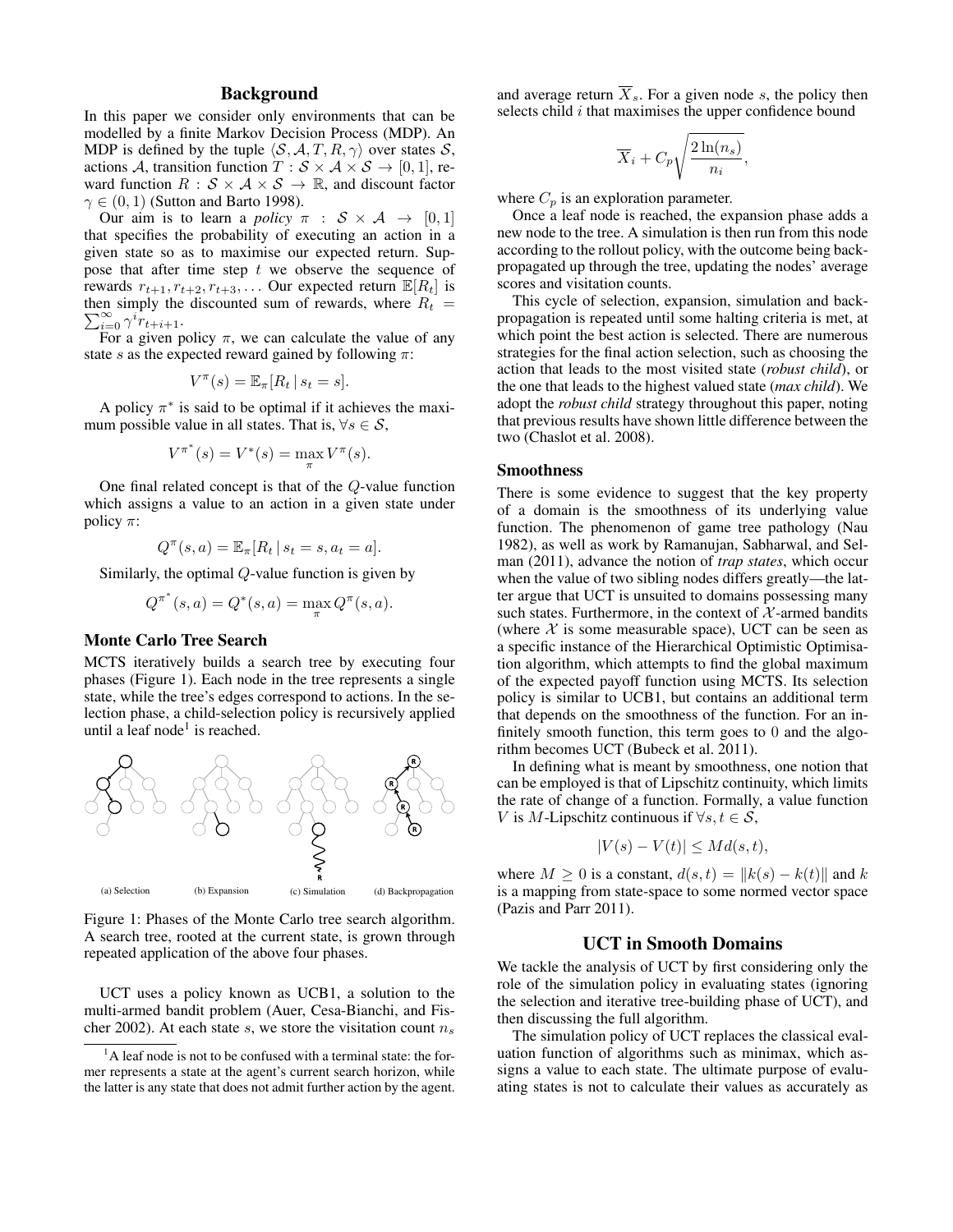possible, but rather to compute the correct action to select. Thus the choice of simulation policy need not be optimal, as long as it preserves the correct preferences over possible actions.

The key idea here is that if we have any value function that is a positive affine transformation of  $V^*$ , then the action rankings remain correct and the optimal policy follows. In particular, notice that the optimal policy depends only on the most highly ranked action of the optimal Q-value function  $Q^*$ , and not on the actual values of  $Q^*$ . Any simulation policy  $\pi$  thus induces the optimal policy if  $\forall s \in \mathcal{S}$ ,

$$
\underset{a \in \mathcal{A}}{\operatorname{argmax}} Q^{\pi}(s, a) = \underset{a \in \mathcal{A}}{\operatorname{argmax}} Q^*(s, a). \tag{1}
$$

Under an assumption of a sufficiently smooth optimal value function, we can show that Equation 1 holds for a uniformly random policy. Assume a domain in which rewards are only assigned at terminal states, and whose optimal value function is M-Lipschitz. Furthermore, assume that for some state s, we have  $\epsilon = Q^*(s, a) - Q^*(s, b) > 0$  for actions a and  $b$ . Let  $d_{\text{max}}$  be the largest distance between any pair of states and assume there are  $N$  reachable terminal states from the states we transition into after taking either action. Then the Q-value function under the random policy  $\tilde{Q}$  is bounded below, *viz.*:

$$
Q^*(s, a) - \left(\frac{N-1}{N}\right) M d_{\max} \le \tilde{Q}(s, a).
$$

As  $\tilde{Q}(s,b)$  is bounded above by  $Q^*(s,b),$  we can preserve the correct action ranking by setting  $M < \frac{N\epsilon}{d_{\text{max}}(N-1)}$ , which ensures that  $\tilde{Q}(s, a) > \tilde{Q}(s, b)$ .

## Chain walk

As a simple example, consider a deterministic 1 dimensional *chain walk* problem with the following dynamics: states are indexed as integers from 0 to  $N$ , and the actions available to the agent are LEFT and RIGHT. Executing these actions decrements or increments the agent's state respectively unless it is at a boundary, in which case it does not move. The task is undiscounted and episodic, with rewards of −1 on all transitions. The episode ends when the agent enters the goal state at index N.

It is clear that the optimal value function is given by  $V^*(s) = (s - N)$ , and by solving a second-order recurrence relation we have that for the uniformly random policy  $\tilde{\pi}$ :

$$
V^{\tilde{\pi}}(s) = (N + s + 1)(s - N).
$$

Since  $V^{\tilde{\pi}}$  is simply a positive affine transform of  $V^*$ , it follows that greedily selecting an action according to  $V^{\tilde{\pi}}$  by performing a one-step lookahead will produce the optimal policy. In other words, policy iteration (Howard 1960) starting from a uniformly random policy converges in one step.

#### Grid world

We are interested in the effect of the smoothness of a domain on the efficacy of a uniformly random policy. To this

end, we consider *grid world*—the 2-dimensional generalisation of the above. The dynamics of the environment remain the same, but states are indexed by integer coordinates  $(x, y)$ , while the agent has an additional two actions which we nominally term UP and DOWN.

To control the smoothness of the domain, we generate random transition functions to be Lipschitz continuous. A transition function T is M-Lipschitz if  $\forall s, s', t \in \mathcal{S}, a \in \mathcal{A}$ ,

$$
\left|T(s,a,t)-T(s',a,t)\right|\leq M\left\|s-s'\right\|_1.
$$

This is achieved by first randomly assigning transitions for state-action pairs, and then altering them to ensure the above equation is satisfied. The probabilities are finally normalised to ensure they sum to 1.

Beginning with a uniformly random policy, we perform one step of policy iteration ( $\gamma = 0.95$ ) on a  $10 \times 10$  grid. The resulting policy can then be used to measure how accurately the initial policy evaluated states. As we are only interested in selecting the correct action (and not, say, the values of states), we judge its correctness by the percentage of states in which the policy suggests an optimal action. The results of this experiment are illustrated by Figure 2, and demonstrate that as the bound on the Lipschitz condition increases, the uniformly random policy becomes less and less effective in suggesting the correct action.



Figure 2: The strength of the policy calculated by a single step of policy iteration as the smoothness in the transition function decreases. Results were averaged over 100 runs.

### Effect of Rollouts on UCT

Having investigated only the Monte Carlo evaluation of states, we now focus on the full UCT procedure. It seems intuitive that if the preferences over all leaf nodes across the entire tree are computed correctly, then the algorithm will produce a correct ordering of actions at the root.

To test this hypothesis, we construct a ternary tree of height 10 which functions as an extensive form game. Rewards in the range  $[0, 1]$  are assigned to each leaf node such that the optimal action for any node is to select the left child.

We execute UCT on different instantiations of the domain, allowing 5000 iterations per move. However, instead of simulating actions until a terminal state is reached, our rollout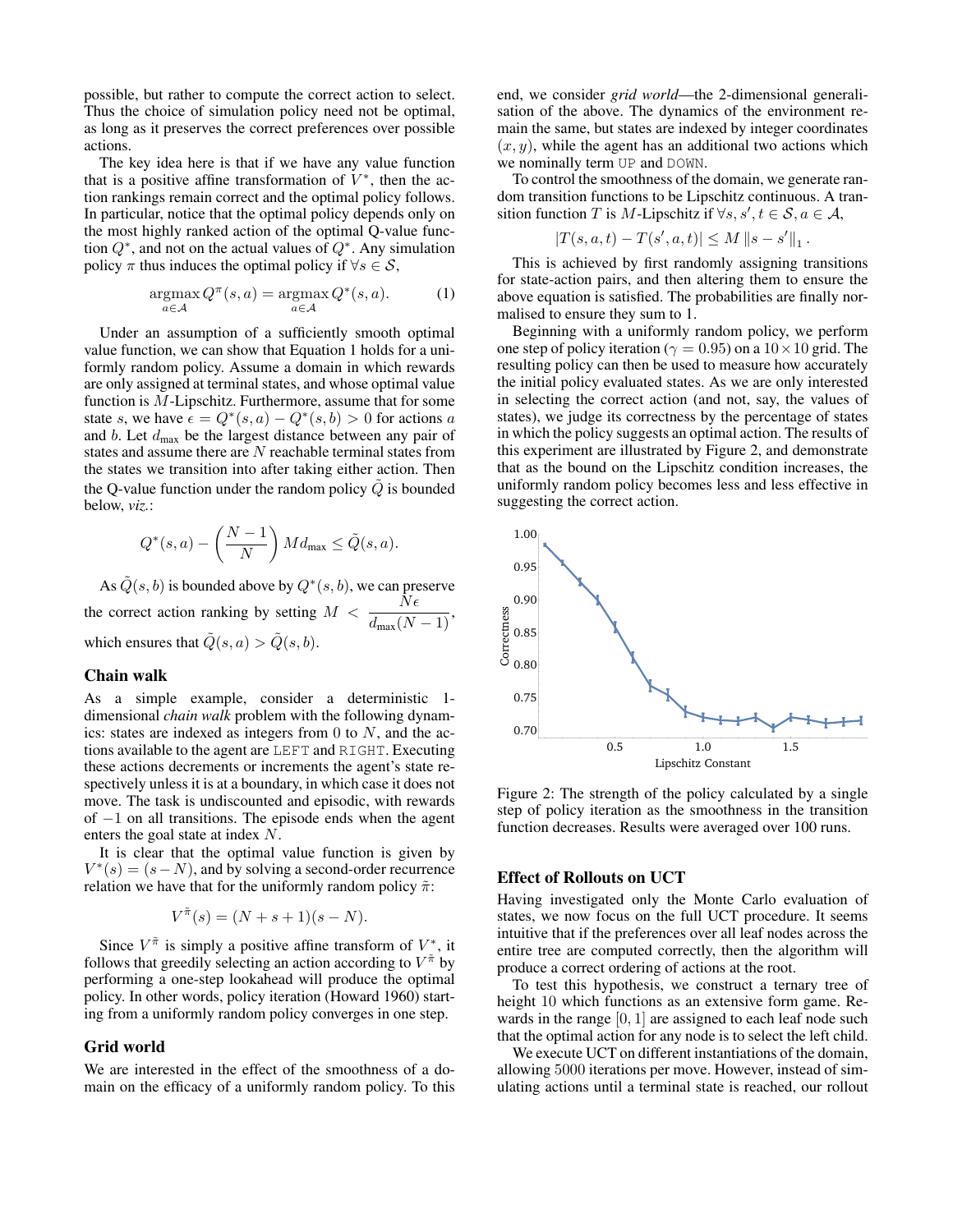phase directly samples the reward from a Gaussian distribution centred about the true value with varying standard deviation σ. For small values of σ, the "simulation" returns a near-optimal estimate for states and actions, and thus preserves the correct action preferences with high probability. With larger standard deviations, the probability of the correct ordering decreases.

Figure 3 plots the percentage of times UCT selects the correct action, as well as how often it maintained the correct action ordering at the root. For illustrative purposes, we plot the probability that a random variable drawn from  $\mathcal{N}(1,\sigma)$ is greater than one drawn from  $\mathcal{N}(\frac{1}{2}, \sigma)$  in order to show that an increase in standard deviation leads to an increase in the probability of an incorrect ranking (dotted orange line).



Figure 3: The probability that UCT maintains the correct action ranking at the root node in a ternary tree, averaged over 2000 runs.

#### Function Optimisation

Reasoning about the smoothness (or lack thereof) of an MDP is difficult for all but the simplest of domains. To develop some method of controlling and visualising the smoothness, we consider the task of finding the global maximum of a function. Simple, monotonic functions can be seen as representing smooth environments, while complicated ones represent non-smooth domains.

For simplicity, we constrain the domain and range of the functions to be in the interval  $[0, 1]$ . Each state represents some interval  $[a, b]$  within this unit square, with the starting state representing  $[0, 1]$ . We assume that there are two available actions at each state: the first results in a transition to the new state  $[a, \frac{a+b}{2}]$ , while the second transitions to  $\left[\frac{a+b}{2}, b\right]$ . This approach forms a binary tree that covers the entire state-space. As this partitioning could continue *ad infinitum*, we truncate the tree at a fixed height by considering a state to be terminal when  $b - a \leq 10^{-5}$ .

In the simulation phase, actions are executed uniformly randomly until a terminal state is encountered, at which point some reward is received. Let  $f$  be the function and  $c$  be the midpoint of the state reached by the rollout. At iteration  $t$ , a binary reward  $r_t$ , drawn from a Bernoulli distribution  $r_t \sim \text{Bern}(f(c))$ , is generated.

At the completion of the algorithm, we calculate the score by descending the lookahead tree from root to leaf (where a leaf node is a node that has not yet been fully expanded), selecting at each state its most visited child. The centre of the leaf node's interval represents UCT's belief of the location of the global maximum.

To illustrate UCT's response to smoothness, consider two functions:  $f(x) = |\sin \frac{1}{x^5}|$  and

$$
g(x) = \begin{cases} \frac{1}{2} + \frac{1}{2} |\sin \frac{1}{x^5}| & \text{if } x < \frac{1}{2} \\ \frac{7}{20} + \frac{1}{2} |\sin \frac{1}{x^5}| & \text{if } x \ge \frac{1}{2} \end{cases}
$$

.

Notice that the frequency of the function  $f$  decreases as  $x$ increases (see Figure 4). Since the function attains a maximum at many points, we can expect UCT to return the correct answer frequently. Visiting an incorrect region of the domain here is not too detrimental, since there is most likely still a state that attains the maximum in the interval.

With that said, there is clearly a smoother region of the space that can be searched. In some sense this is the more conservative space, since a small perturbation does not result in too great a change in value. Indeed, UCT prefers this region, with the leaf nodes concentrating around this smooth area despite there being many optima at  $x \leq 0.5$ .



Figure 4: Percentage of visits to leaves after 50 000 iterations of UCT for the function f.

On the other hand, the function  $q$  is a tougher proposition, despite having the same number of critical points as  $f$ . Here the "safer" interval of the function's domain (at  $x \geq 0.5$ ) preferred by UCT is now suboptimal. In this case, UCT finds it difficult to make the transition to the true optimal value, since it prefers to exploit the smoother, incorrect region.

After a sufficient number of simulations, however, UCT does indeed start to visit the optimal region of the graph (Figure 5). Since the value of nearby states in this region changes rapidly, robust estimates are required to find the true optimum. For the function  $q$ , UCT achieves an average score of  $0.67 \pm 0.002$ —lower than even that of the local maxima. This suggests that the search spends time at the suboptimal maxima before switching to the region  $x < 0.5$ . However, because most of the search had not focused on this space pre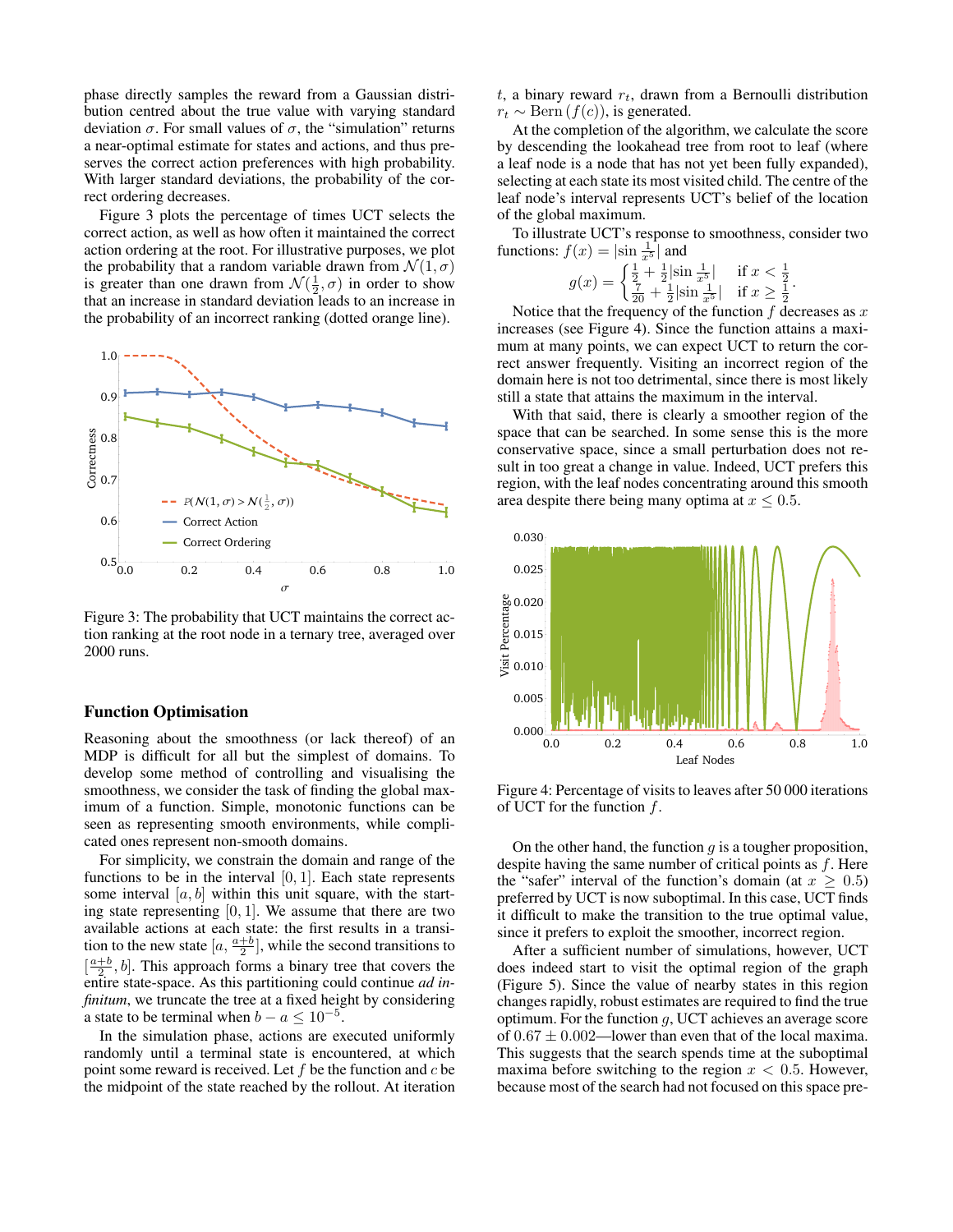viously, its estimates are inadequate, resulting in very poor returns.



Figure 5: Percentage of visits to leaves after 50 000 iterations of UCT for the function  $q$ .

These results also suggest that, in practice, a globally smooth assumption is not completely necessary. Instead, a value function that is locally Lipschitz about the optima appears to be sufficient for good performance.

#### Bias in the Simulation Phase

Having demonstrated the effect of smoothness on the uniformly random rollouts of UCT, we now turn our attention to heavy rollouts. Oftentimes rollouts that are not uniformly random are referred to as biased rollouts. Since the simulation phase is a substitute for the value function of an asyet-unknown future policy, almost all policies suffer from some bias, even uniformly random ones. As this applies to both deterministic and random rollouts—policies at opposite ends of the spectrum—it is important to differentiate between the two.

To draw an analogy, consider Bayesian inference. Here a prior distribution, which represents the knowledge injected into the system, is modified by the evidence received from the environment to produce a posterior distribution. Arguments can be made for selecting a maximal entropy prior that is, a prior that encodes the minimum amount of information. Based on this *principle of indifference*, the posterior that is produced is directly proportional to the likelihood of the data.

Selecting a prior distribution that has small variance, for instance, has the opposite effect. In this case, far more data will be required to change it significantly. Thus, a lowentropy prior can effectively overwhelm the evidence received from the environment. If such a prior is incorrect, this can result in a posterior with a large degree of bias.

Uncertainty in a domain arises from the fact that we are unaware of the policy that the agent will utilise in the future. This is especially true beyond the search tree's horizon, where there exist no value estimates. The simulation phase is thus responsible for managing this uncertainty. The choice of rollout policy can therefore be viewed as a kind of prior distribution over the policy space—one which encodes

the user's knowledge of the domain, with uniformly random rollouts representing maximal entropy priors, and deterministic rollouts minimal ones.

To illustrate the advantage of selecting a high-entropy simulation policy, we consider adding knowledge to the simulations for the function optimisation task by performing a one-step lookahead and selecting an action proportional to the value of the next state. We also consider an inverselybiased policy which selects an action in inverse proportion to the successor state's value.

The choice of rollout policy affects the initial view MCTS has of the function to be optimised. Figure 6 demonstrates this phenomenon for the random, biased and inversely-biased policies when optimising the function

$$
y(x) = \frac{|\sin(5\pi x) + \cos(x))|}{2}.
$$

Random rollouts perfectly represent the function, since their expected values depend only on the function's value itself, while the biased policy assigns greater importance to the region about the true maximum, but does not accurately represent the underlying function. This serves to focus the search in the correct region of the space, as well as effectively prune some of the suboptimal regions. This is not detrimental here since the underestimated regions do not contain the global maximum. Were the optimal value to exist as an extreme outlier in the range  $[0.5, 1]$ , then the policy would hinder the ability of MCTS to find the true answer, as it would require a large number of iterations to correct this error. A sufficiently smooth domain would preclude this event from occurring.

Finally, the rightmost figure demonstrates how an incorrectly biased policy can cause MCTS to focus initially on a completely suboptimal region. Many iterations would thus be required to redress the serious bias injected into the system. Thus while heavy rollouts can offer performance advantages, they can also degrade the accuracy of UCT.

To demonstrate the possible risk in selecting the incorrect simulation policy, consider a perfect  $k$ -ary tree which represents a generic extensive-form game of perfect information. Vertices represent the states, and edges the actions, so that  $A(s) = \{0, 1, \ldots, k-1\}$ . Rewards in the range [0, 1] are assigned to each leaf node such that  $\forall s \in S, \pi^*(s, \lfloor \frac{k}{2} \rfloor) = 1$ . For non-optimal actions, rewards are distributed randomly. A k-ary tree of height h is referred to as a  $[k, h]$  tree henceforth.

A uniformly random rollout policy  $\pi_{rand}$  acts as a baseline with which to compare the performance of other simulation policies. These policies sample an action from normal distributions with varying mean and standard deviation that is, policies are parameterised by  $\beta \sim \mathcal{N}(\mu, \sigma)$  such that

$$
\pi_{\beta}(s, a) = \begin{cases} 1 & \text{if } a = \lfloor \beta \rfloor \bmod k \\ 0 & \text{otherwise,} \end{cases}
$$

where the operator  $|\cdot|$  rounds to the nearest integer, away from zero.

Figure 7 presents the results of an experiment conducted on a [5, 5] instance of the domain. We limit the MCTS algorithm to 30 iterations per move to simulate an environment in which the state-space is far greater than what would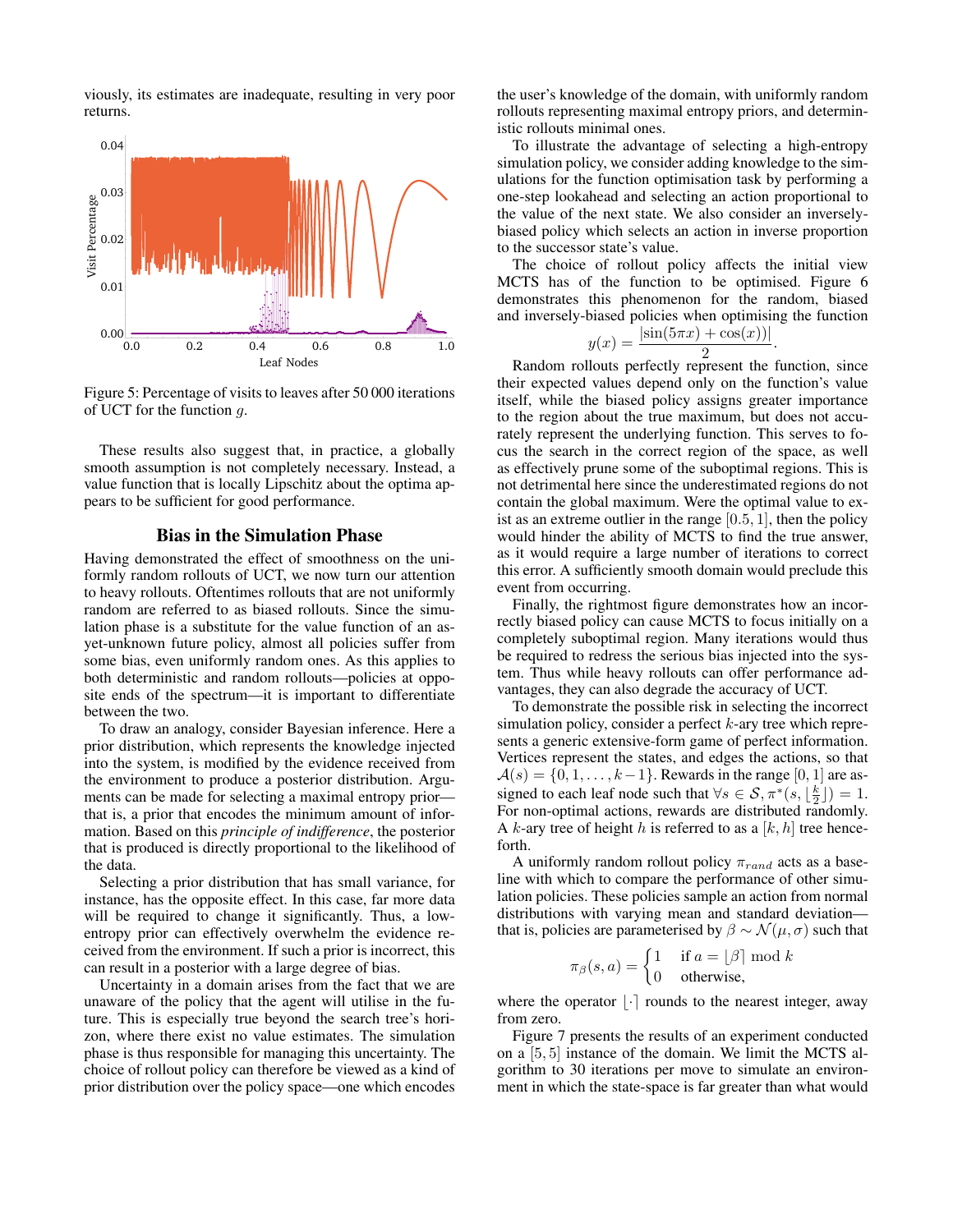

(a) Expected value under a uniformly random policy.

(b) Expected value under a biased policy.

(c) Expected value under an inverselybiased policy.

Figure 6: The view of the overlaid function under the different policies, with the expected value calculated by multiplying the probability of reaching each leaf by its value.

be computable given the available resources. Both the mean and standard deviation are incrementally varied from 0 to 4, and are used to parameterise a UCT agent. The agent is then tested on 10 000 different instances of the tree.



Figure 7: Results of rollout policies averaged over 10 000  $[5, 5]$  games. The x and y axes represent the mean and standard deviation of the rollout policy used by the UCT agent, while the z-axis denotes the percentage of times the correct action was returned. The performance of a uniformly random rollout policy is represented by the plane, while the red region indicates policies whose means are more than one standard deviation from the optimal policy.

The results demonstrate that there is room for bettering random rollouts. Quite naturally, the performance of the UCT agent is best when the distribution from which rollout policies are sampled are peaked about the optimal action. However, the worst performance occurs when the rollouts have incorrect bias and are over-confident in their estimation (that is, with small standard deviations), their performance dropping below even that of random. When the rollouts have too great a variance, however, their performance degenerates to that of random. There is thus only a small window for improvement, which requires the correct bias and low variance. Similar results have been demonstrated by Veness, Lanctot, and Bowling (2011), where a reduction in variance can dramatically decrease the overall error when the bias is not too great. One should be certain of the correct bias, however, as

the major risk of failure occurs for low-variance, high-bias distributions.

While the  $k$ -ary tree is fairly synthetic—the same bias occurs throughout the state-space—we have observed a similar phenomenon in more realistic domains where this is not the case (James, Rosman, and Konidaris 2016).

The above results suggest that the best course of action may be to select uniformly random rollouts and forego the associated risks that come with executing heavy playouts. However, the large variance of uniformly random rollouts renders them ineffective in domains with extremely large state-spaces, which may be as a result of stochasticity or hidden information in the game. In these domains, random trajectories can practically cover only a vanishingly small part of the overall state-space. With so large a variance, these rollouts provide almost no information, and performing a sufficient number of them is simply infeasible. Informed rollouts are therefore sometimes unavoidable.

To show that heavy rollouts can indeed be of great benefit in the correct situation, consider a [5, 10] tree. We compare the uniformly random and optimal rollout policies with a heavy rollout policy, which selects the optimal action with probability 0.6, and all others with probability 0.1. The percentage of times UCT returned the optimal action was recorded, with the results given by Figure 8.

Viewing policies as distributions over actions, the heavy rollout biases the uniform distribution by placing greater weight on the optimal action. This leads to performance greater than that of the uniformly random policy for any number of simulations, and convergence to optimal play in a shorter timespan. Thus as long as the error due to the bias of a heavy rollout is less than that of uniformly random, the heavy rollout will offer improved performance.

# Conclusion and Future Work

We have demonstrated that a key consideration of performing rollouts in UCT is not in how accurately it evaluates states, but how well it preserves the correct action ranking. In smooth domains, this preservation often appears to be the case. This explains UCT's remarkably strong performance, despite its use of uninformed simulations to evaluate states.

We have also described how both uniformly random and